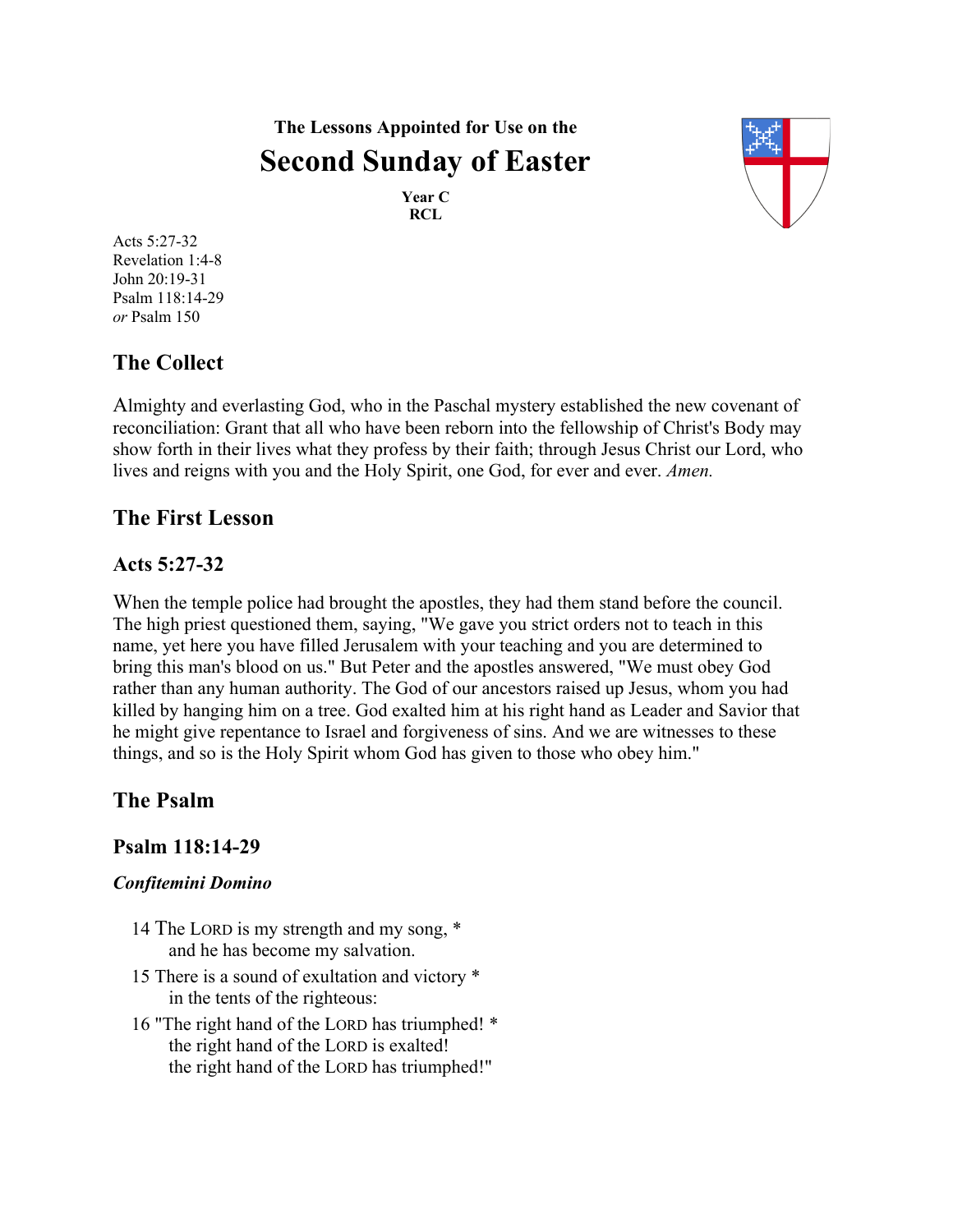17 I shall not die, but live, \* and declare the works of the LORD.

18 The LORD has punished me sorely, \* but he did not hand me over to death.

- 19 Open for me the gates of righteousness; \* I will enter them; I will offer thanks to the LORD.
- 20 "This is the gate of the LORD; \* he who is righteous may enter."

21 I will give thanks to you, for you answered me \* and have become my salvation.

22 The same stone which the builders rejected \* has become the chief cornerstone.

23 This is the LORD'S doing, \* and it is marvelous in our eyes.

24 On this day the LORD has acted; \* we will rejoice and be glad in it.

- 25 Hosannah, LORD, hosannah! \* LORD, send us now success.
- 26 Blessed is he who comes in the name of the Lord; \* we bless you from the house of the LORD.

27 God is the LORD; he has shined upon us; \* form a procession with branches up to the horns of the altar.

- 28 "You are my God, and I will thank you; \* you are my God, and I will exalt you."
- 29 Give thanks to the LORD, for he is good; \* his mercy endures for ever.

#### *or*

### **Psalm 150**

### *Laudate Dominum*

1 Hallelujah! Praise God in his holy temple; \* praise him in the firmament of his power.

- 2 Praise him for his mighty acts; \* praise him for his excellent greatness.
- 3 Praise him with the blast of the ram's-horn; \* praise him with lyre and harp.
- 4 Praise him with timbrel and dance; \* praise him with strings and pipe.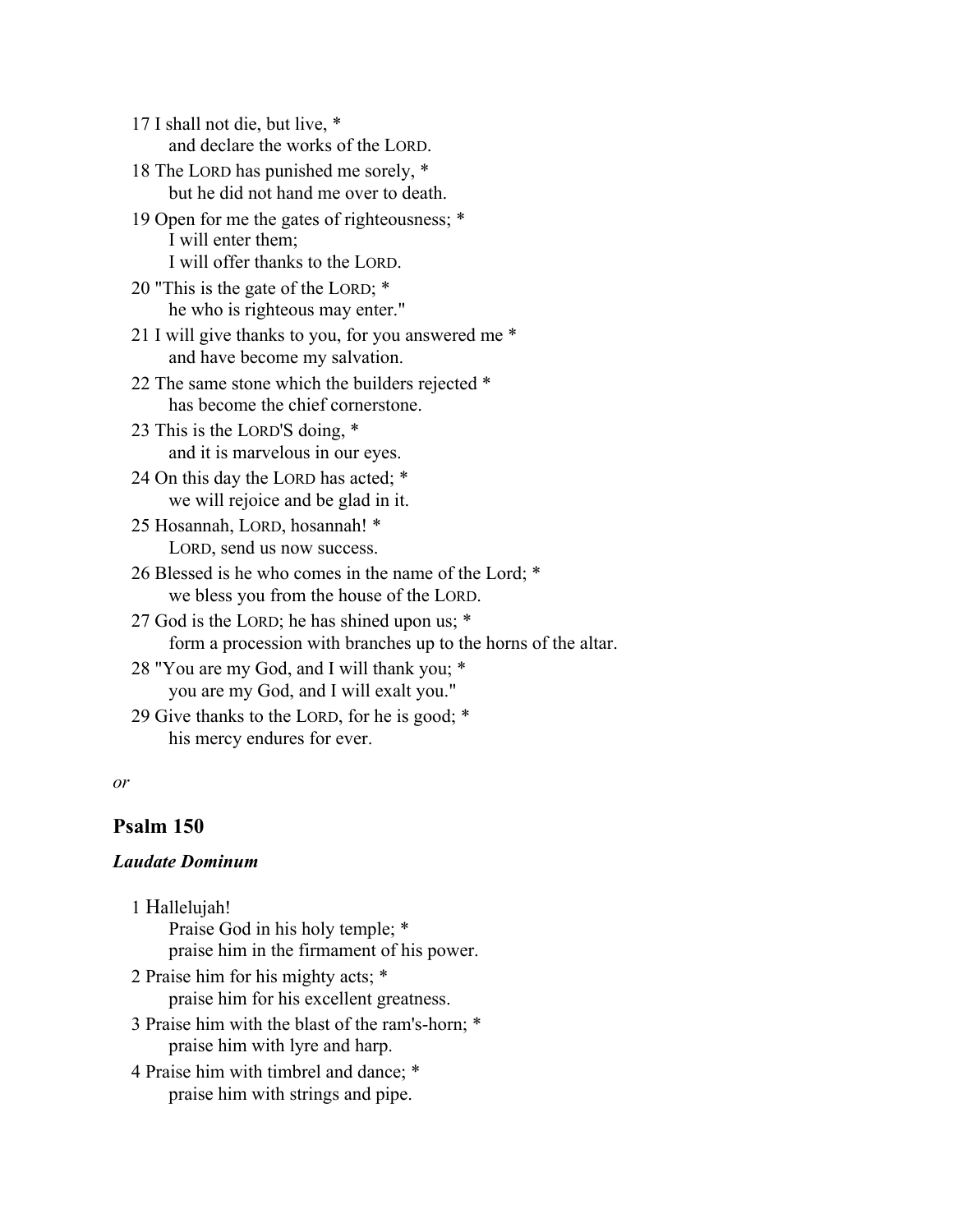- 5 Praise him with resounding cymbals; \* praise him with loud-clanging cymbals. 6 Let everything that has breath \*
- praise the LORD. Hallelujah!

### **The New Testament**

### **Revelation 1:4-8**

John to the seven churches that are in Asia: Grace to you and peace from him who is and who was and who is to come, and from the seven spirits who are before his throne, and from Jesus Christ, the faithful witness, the firstborn of the dead, and the ruler of the kings of the earth.

To him who loves us and freed us from our sins by his blood, and made us to be a kingdom, priests serving his God and Father, to him be glory and dominion forever and ever. Amen.

Look! He is coming with the clouds; every eye will see him, even those who pierced him; and on his account all the tribes of the earth will wail. So it is to be. Amen. "I am the Alpha and the Omega," says the Lord God, who is and who was and who is to come, the Almighty.

## **The Gospel**

### **John 20:19-31**

When it was evening on that day, the first day of the week, and the doors of the house where the disciples had met were locked for fear of the Jews, Jesus came and stood among them and said, "Peace be with you." After he said this, he showed them his hands and his side. Then the disciples rejoiced when they saw the Lord. Jesus said to them again, "Peace be with you. As the Father has sent me, so I send you." When he had said this, he breathed on them and said to them, "Receive the Holy Spirit. If you forgive the sins of any, they are forgiven them; if you retain the sins of any, they are retained."

But Thomas (who was called the Twin), one of the twelve, was not with them when Jesus came. So the other disciples told him, "We have seen the Lord." But he said to them, "Unless I see the mark of the nails in his hands, and put my finger in the mark of the nails and my hand in his side, I will not believe."

A week later his disciples were again in the house, and Thomas was with them. Although the doors were shut, Jesus came and stood among them and said, "Peace be with you." Then he said to Thomas, "Put your finger here and see my hands. Reach out your hand and put it in my side. Do not doubt but believe." Thomas answered him, "My Lord and my God!" Jesus said to him, "Have you believed because you have seen me? Blessed are those who have not seen and yet have come to believe."